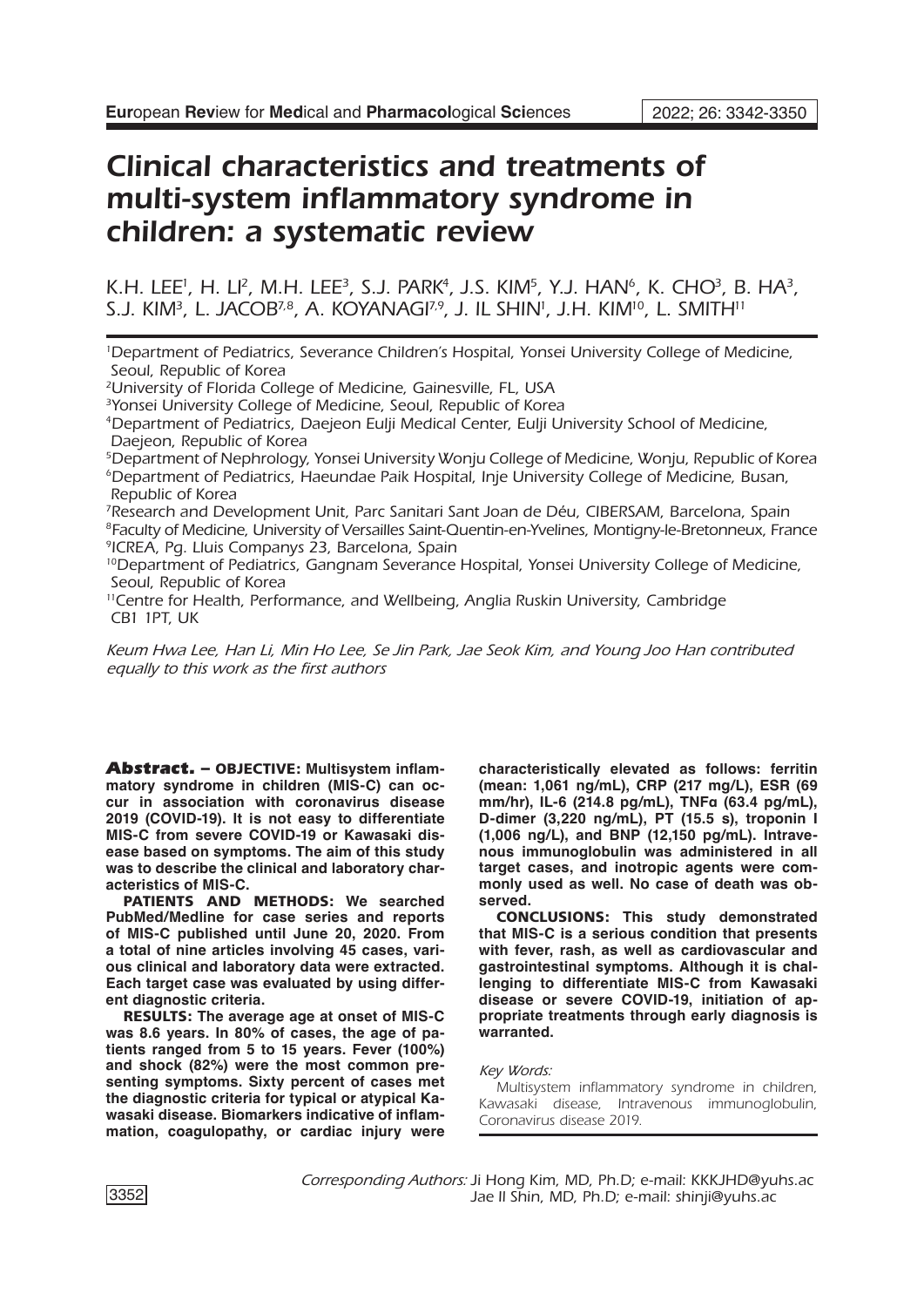## Introduction

Multisystem inflammatory syndrome in children (MIS-C) is a rare but serious pediatric complication associated with coronavirus disease 2019 (COVID-19), and it frequently results in intensive care unit  $(ICU)$  admission<sup>1</sup>. As a new syndrome, MIS-C is called by various terms: pediatric inflammatory syndrome, pediatric inflammatory multisystem syndrome temporally associated with severe acute respiratory syndrome coronavirus 2 (PIMS-TS), or multisystem inflammatory syndrome in children and adolescents temporally related to COVID-19.

MIS-C presents with fever, rash, conjunctivitis, coagulopathy, and involvement of various organs, especially gastrointestinal tract and heart. It is also frequently accompanied by symptoms of simultaneous active COVID-192 . Laboratory findings are notable for elevated biomarkers for inflammation or coagulopathy, including erythrocyte sedimentation rate (ESR), interleukin (IL)-6, fibrinogen, and D-dimer<sup>1-3</sup>. In particular, it can be associated with cardiac problems, such as coronary aneurysm, myocarditis, acute heart failure, and pericardial effusion3,4. While prognosis is favorable, the long-term outcomes of MIS-C remain unknown, and MIS-C sometimes warrants aggressive management, including ICU admission and mechanical ventilation<sup>3</sup>. The fatality rate of MIS-C is reported to be about 1%, and effective treatments to prevent adverse outcomes have not yet been established. Therefore, there is a need to identify and aggregate the current treatments in clinical practice for this condition.

Another challenge to patient care in MIS-C is its diagnosis and differentiation from other similar conditions. The diagnostic criteria for MIS-C from the Centers for Disease Control (CDC) are different from those from the World Health Organization (WHO). According to the CDC, individuals under the age of 21 years who show fever with current or recent COVID-19 are diagnosed with MIS-C when the following criteria are met: elevated inflammatory markers, such as C-reactive protein (CRP) or ESR; involvement of two or more organ systems; and no alternative competing diagnoses<sup>5</sup>. According to the WHO, MIS-C is diagnosed in patients with COVID-19 who are under 19 years of age when two or more of the following conditions are present: (1) rash or bilateral conjunctivitis, (2) hypotension or shock, (3) elevated cardiac markers, (4) coagulopathy, or (5) gastrointestinal problems with elevated inflam-

matory markers<sup>6</sup>. Since COVID-19 presents with fever, elevated inflammatory markers, as well as multi-organ involvement, it may be difficult to distinguish MIS-C from severe COVID-19<sup>7</sup> . In addition, the clinical manifestation of MIS-C is similar to that of Kawasaki disease (KD), a pediatric autoimmune disease which presents with fever, rash, and conjunctivitis<sup>8</sup>, including atypical KD with some but not all diagnostic symptoms of KD9 . Non-purulent conjunctivitis and skin lesions are more common in MIS-C and KD than in COVID-19, and this is what differentiates them from COVID-19. However, the differentiation of MIS-C from KD is particularly challenging. Due to the significant overlap between MIS-C and KD, their underlying pathophysiology is thought to be similar<sup>10</sup>.

Accordingly, we performed a systematic review to investigate the clinical and laboratory characteristics of MIS-C and compare them with those of KD. We aimed to provide clinical practitioners with a summary of the currently applied treatments for MIS-C.

#### Patients and Methods

## *Search Strategy*

A PubMed search was conducted for articles on COVID-19 patients with concomitant MIS-C that were published until June 20, 2020. The following search terms were used: ("COVID-19" OR "SARS-COV-2" OR "2019-nCoV" OR "novel coronavirus 2019") and ("multisystem inflammatory syndrome" OR "multi-system inflammatory syndrome"). Two investigators (MHL and JIS) separately screened the titles, abstracts, and full texts to determine whether the articles meet the inclusion criteria.

This systematic review was in accordance with the PRISMA (Preferred Reporting Items for Systematic Reviews and Meta-Analyses) statement. We included the studies which met the following conditions: (1) including children and adolescents with laboratory or clinically confirmed CO-VID-19; and (2) describing concomitant MIS in infected patients. The exclusion criteria were as follows: (1) review articles, commentary, or letters; and (2) articles with inaccessible full text.

## *Data Extraction*

Two investigators (MHL and JIS) independently extracted and collected the study characteristics (journal title, author names, and year of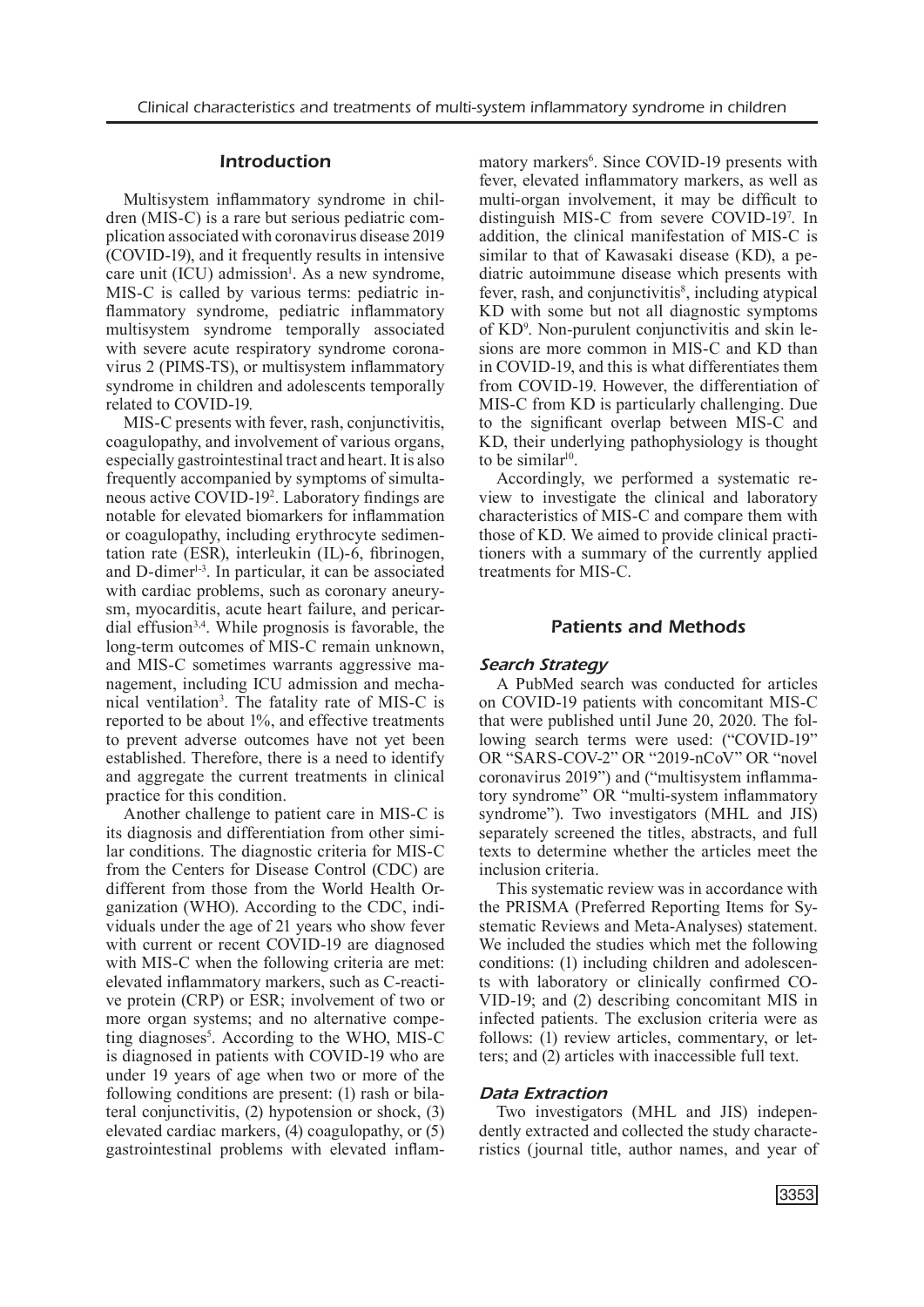publication), demographic characteristics, concomitant MIS or Kawasaki disease, clinical presentations, laboratory values, comorbidities, treatment methods, and clinical outcomes, if available.

#### *Data Analysis*

Based on the data extracted from the articles, we organized and summarized the information on the patients' age or sex, concomitant MIS or Kawasaki disease, clinical presentations, laboratory values, co-morbidities, treatments, and clinical outcomes. We evaluated each target case with different diagnostic criteria.

## **Results**

A total of 77 articles were identified by title screening after duplicates were removed. Among them, 68 articles were excluded after reviewing the abstracts and/or full texts: 31 were irrelevant, eight were review articles, 26 were comments or

letters, and three did not have enough information. Finally, nine eligible articles involving a total of 45 cases of MIS-C with COVID-19 were identified (Figure  $1$ )<sup>11-19</sup>.

#### *Baseline Characteristics of Patients with MIS-C*

Baseline characteristics of patients with MIS-C are summarized in Table I. The age at onset was between 5 and 15 years in 80% of cases, with a mean age of 8.6 years. MIS-C occurred at similar frequencies in males (24 cases) and females (21 cases). COVID-19 infection was confirmed by Reverse Transcription-Polymerase Chain Reaction (RT-PCR) and/or serology. Twenty cases were retrieved from France, 13 from the United States, 10 from Italy, and one each from India and Turkey. When different diagnostic criteria for MIS-C were applied, the CDC criteria were met in all cases and the WHO criteria were met in 43 cases (96%). 27 (60%) cases met the criteria for either typical ( $n = 6$ ) or atypical ( $n = 21$ ) KD.



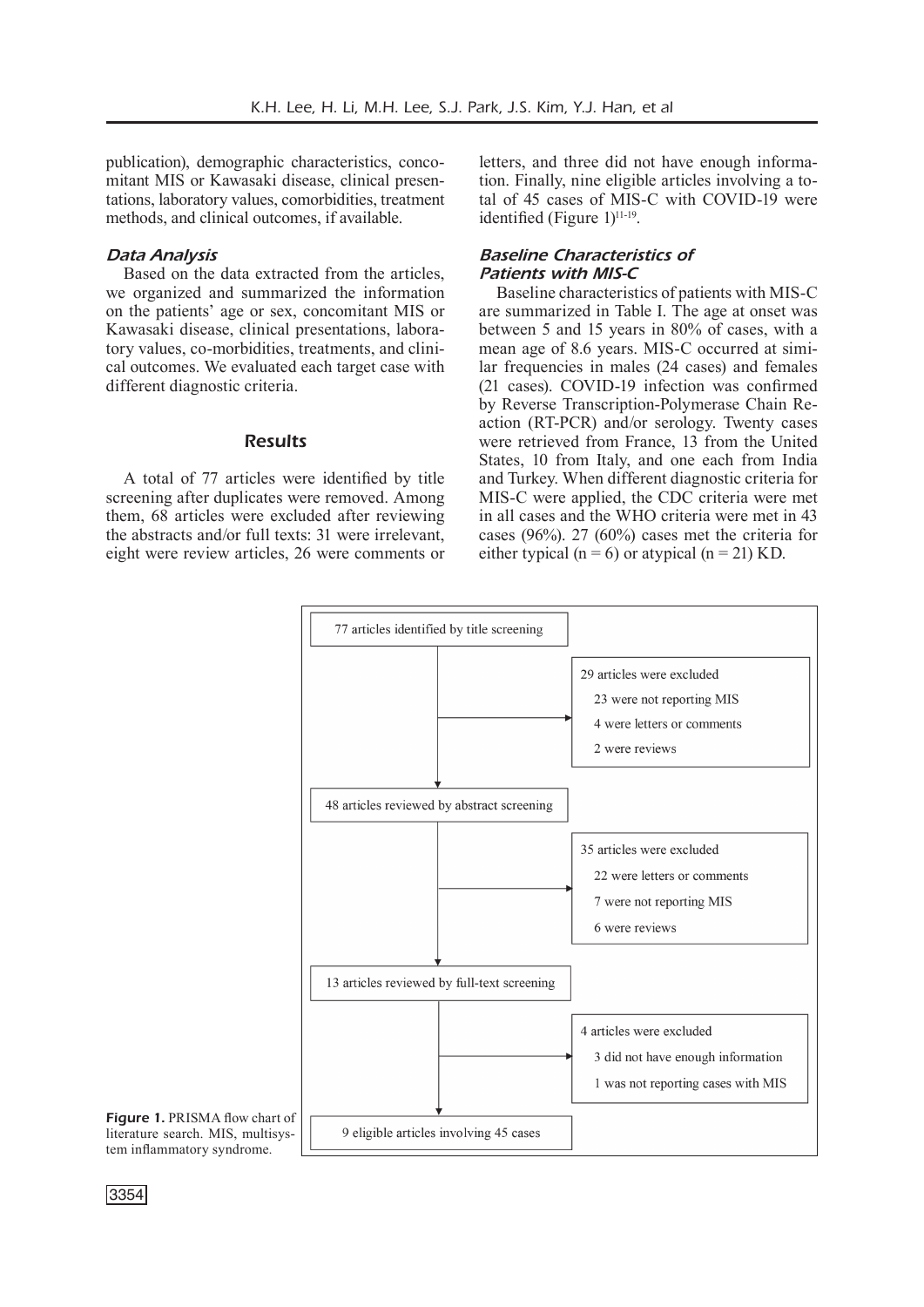| Age, sex, and comorbidities                         |                                | N / Total $[%]$ |  |
|-----------------------------------------------------|--------------------------------|-----------------|--|
| Age (years)                                         | $0 \sim 1$                     | 1/45(2.2)       |  |
|                                                     | $1 \sim 5$                     | 5/45(11)        |  |
|                                                     | $5 \sim 10$                    | 23/45(51)       |  |
|                                                     | $10 \sim 15$                   | 13/45(29)       |  |
|                                                     | $15 \sim 21$                   | 3/45(6.7)       |  |
| <b>Sex</b>                                          | Male                           | 24/45(53)       |  |
|                                                     | Female                         | 21 / 45 (47)    |  |
| Comorbidities                                       | Hypothyroidism                 | 1/1(100)        |  |
|                                                     | Asthma                         | 1/1(100)        |  |
|                                                     | Crohn's disease                | 1/1(100)        |  |
|                                                     | Congenital adrenal hyperplasia | 1/1(100)        |  |
| SARS-CoV-2 tests positivity                         |                                |                 |  |
| Total diagnostic tests                              | 40/45(89)                      |                 |  |
| RT-PCR                                              | Total                          | 19/42(45)       |  |
|                                                     | Nasopharynx                    | 16/40(40)       |  |
|                                                     | Stool                          | 2/12(17)        |  |
| Antibody tests                                      | Total                          | 32/34(94)       |  |
|                                                     | IgA                            | 15/15(100)      |  |
|                                                     | IgG                            | 32/34(94)       |  |
|                                                     | IgM                            | 3/10(30)        |  |
| Clinical diagnosis by different diagnostic criteria |                                |                 |  |
| MIS-C                                               | By CDC                         | 45/45(100)      |  |
|                                                     | By WHO                         | 43/45(96)       |  |
| Kawasaki disease                                    | Typical                        | 6/45(13)        |  |
|                                                     | Atypical                       | 21/45(47)       |  |

Table I. Baseline characteristics of patients diagnosed with multisystem inflammatory syndrome in children.

Data are presented as the number of reported cases (N) compared to total cases. RT-PCR: real-time polymerase chain reaction, MIS-C: multisystem inflammatory syndrome in children, CDC: Centers for Disease Control and Prevention, WHO: World Health Organization.

## *Clinical and Laboratory Characteristics of Patients with MIS-C*

Fever was the most common symptom in MIS-C patients. The prominent symptoms other than fever were rash, conjunctivitis, abdominal pain, tachycardia, hypotension, or shock. Lip or tongue symptoms (14 out of 17) and oropharyngeal hyperemia (4 out of 4) were observed in a large proportion of cases reporting the presence of these symptoms. Neurological signs, including headache, altered mental status, and fatigue or pulmonary symptoms, were presented in some cases (Table II).

Abnormal results were frequently observed with routine laboratory measurements and tests for inflammatory and cytokine markers. Each mean value of complete blood count components (CBC) showed anemia, leukocytosis, neutrophilia, or lymphopenia. The mean serum concentrations of creatinine, sodium, albumin, alanine aminotransferase, aspartate aminotransferase, lactate dehydrogenase, and lactic acid were all elevated. An increase in the mean levels of D-dimer, fibrinogen, and prothrombin time suggested coagulopathy or disseminated intravascular coagulation. The mean levels of biomarkers for acute inflammatory responses, such as ferritin, procalcitonin, C-reactive protein, and erythrocyte sedimentation rate, were all increased. The mean levels of interleukin-6, tumor necrosis factor-α, and natural killer cell count were markedly increased among cases reporting their levels (Table III).

## *Cardiac Characteristics of Patients with MIS-C*

The mean concentrations of cardiac markers, such as troponin T and I and brain-type natriuretic peptide (BNP) or pro-BNP, were all elevated. Thoracic echocardiography demonstrated mitral valve regurgitation  $(n = 5)$ , pericardial effusion  $(n = 4)$ , and coronary artery dilatation  $(n = 5)$  or aneurysm  $(n = 2)$ . The mean ejection fraction of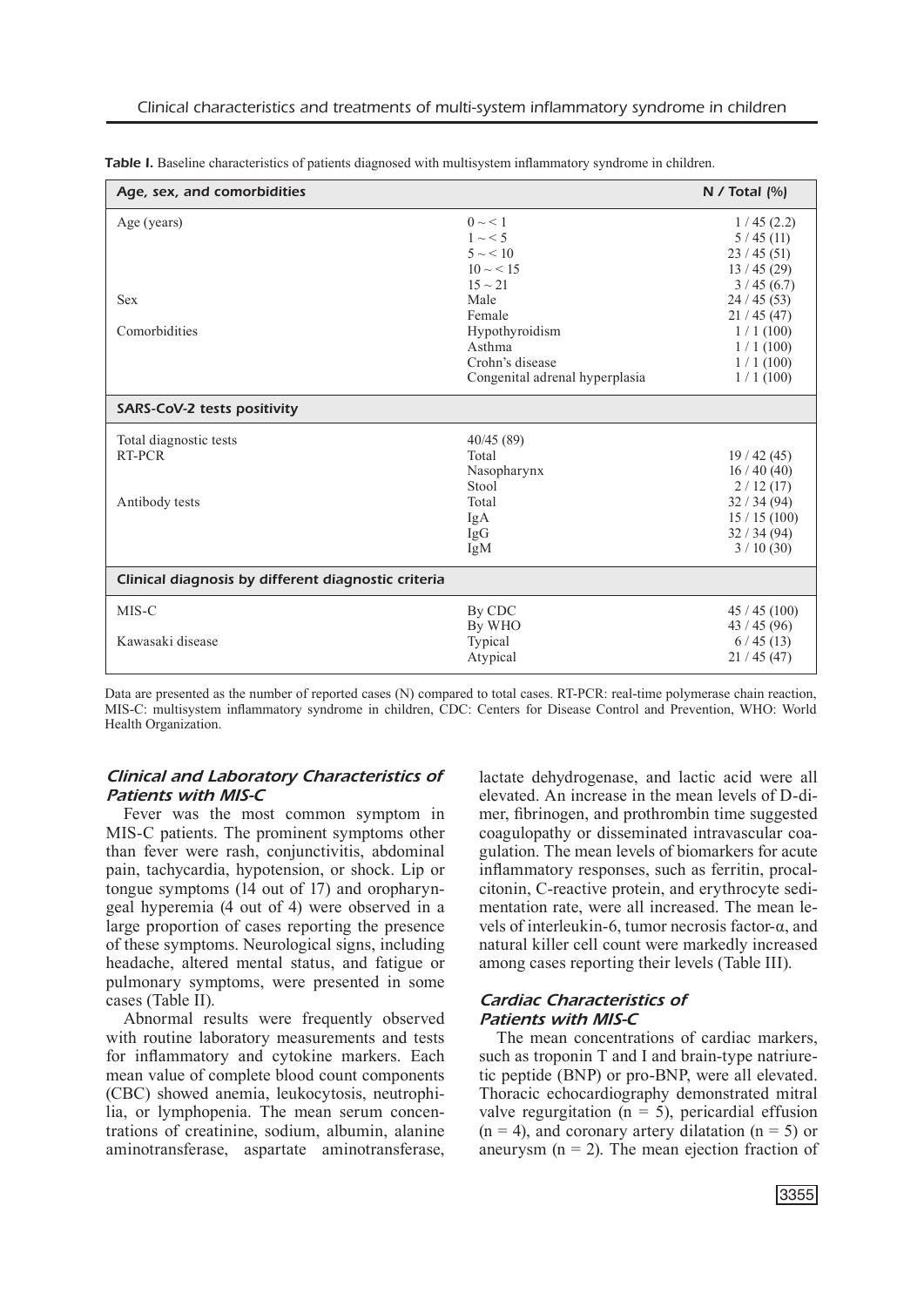| <b>Clinical symptoms</b> |                            | N / Total $\left(\% \right)$ or Mean $\pm$ SD $\left(n\right)$ |
|--------------------------|----------------------------|----------------------------------------------------------------|
| <b>Shock</b>             |                            | 37/45(82)                                                      |
| Lymphadenopathy          |                            | 5/30(17)                                                       |
| Fever                    |                            | 45/45(100)                                                     |
| Skin                     | Rash                       | 24/42(57)                                                      |
|                          | Edema                      | 5/9(56)                                                        |
| Oral cavity              | Lip or tongue symptoms     | 14/17(82)                                                      |
|                          | Oropharyngeal hyperemia    | 4/4(100)                                                       |
| Eye                      | Conjunctivitis             | 22/40(55)                                                      |
| GI tract                 | Abdominal pain             | 30/31(97)                                                      |
|                          | Diarrhea                   | 14/21(67)                                                      |
|                          | Emesis                     | 8/9(89)                                                        |
|                          | Poor oral intake           | 3/3(100)                                                       |
| Heart                    | Tachycardia                | 25/25(100)                                                     |
|                          | Hypotension                | 29/34(85)                                                      |
| <b>CNS</b>               | Glasgow Coma Scale         | $13.5 \pm 2.7$ (20)                                            |
|                          | Meningeal irritation signs | 4/10(40)                                                       |
|                          | Headache                   | 2/7(29)                                                        |
|                          | Altered mental states      | 3/7(43)                                                        |
|                          | Fatigue or drowsiness      | 4/4(100)                                                       |
| Lungs                    | Respiratory distress       | 5/7(71)                                                        |
|                          | Dry cough                  | 3/4(75)                                                        |

Table II. Clinical characteristics of patients diagnosed with multisystem inflammatory syndrome in children.

Data are presented as the number of reported cases (N) compared to total cases, or mean values with standard deviation (SD) and the number of reported cases (n). GI: gastrointestinal, CNS: central nervous system.

the left ventricle was 30.5%. Abnormalities on chest radiograph were also observed in 14 out of 21 cases (Table IV).

## *Treatments and Outcomes of Patients with MIS-C*

Inotropic agents were frequently used in MIS-C (27 out of 38). Among anti-inflammatory agents, IVIG and corticosteroids were administered in 100% and 43% of cases, respectively, whereas agents targeting specific inflammatory cytokines were used in a small number of cases. As an anti-thrombotic or anti-coagulant agent, aspirin was more frequently used than low molecular weight heparin. In some cases, respiratory supports were needed to maintain adequate oxygenation of patients. No death was reported (Table V).

## **Discussion**

It is known that COVID-19 infection tends to be less severe or asymptomatic in pediatric patients<sup>20</sup>. However, a small proportion of pediatric cases with COVID-19 may accompany MIS-C, which may result in rapid clinical deterioration requiring aggressive management<sup>10</sup>. This systematic review aggregated 45 cases across nine articles describing MIS-C cases in association with

COVID-19. It mainly shows that MIS-C diagnosis frequently overlaps with either typical or atypical KD diagnosis. Moreover, we have identified, on a more granular level, the specific laboratory values, imaging, and treatments of MIS-C. This study supports the findings of previous systematic reviews describing MIS-C as an inflammatory syndrome characterized by cardiac and gastrointestinal dysfunction $3,8$ .

According to the current study, MIS-C has different characteristics compared to KD or severe COVID-19. First, MIS-C presents with higher proportions of gastrointestinal and cardiovascular symptoms than respiratory symptoms. We reported only eight cases of respiratory distress or dry cough, as compared to  $30$  cases with abdominal pain or 29 cases with cardiogenic hypotension. Pneumonia, a defining characteristic of symptomatic COVID-19 in children, was notably absent in all cases<sup>21</sup>. Second, MIS-C occurs more frequently in patients without comorbidities as opposed to COVID-19; in one study, all patients who were admitted to the ICU with COVID-19 had hydronephrosis, leukemia, or intussusception as comorbidities $22$ .

Although the underlying etiology of MIS-C is unknown, it is hypothesized to occur in a similar fashion to that of KD, due to the surface resemblance between the two diseases<sup>10</sup>. Nevertheless,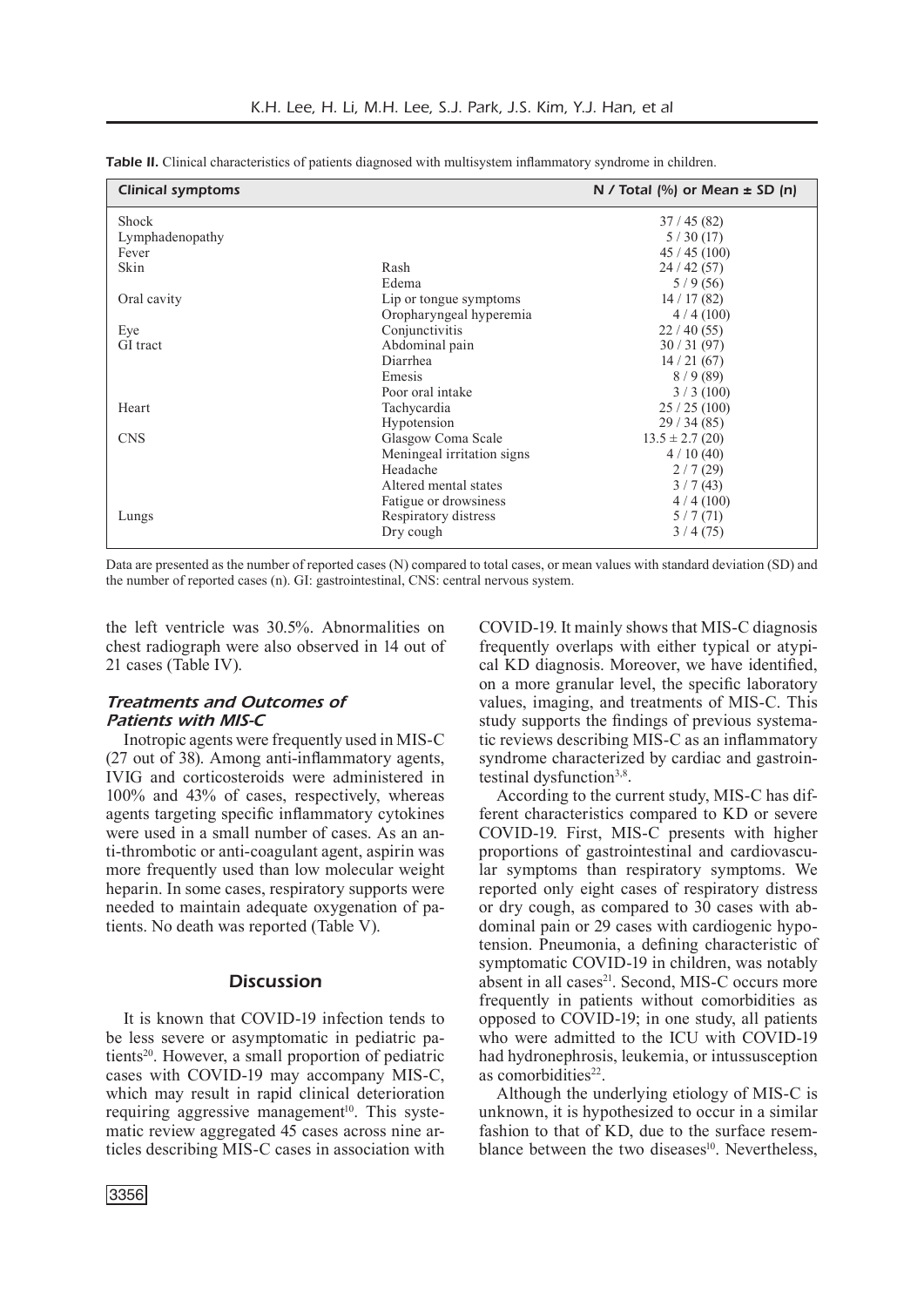| <b>Routine laboratory tests</b> |                                                                                                                                                                                                                                                                   | Mean $\pm$ SD (n)                                                                                                                                                                                                                                               |
|---------------------------------|-------------------------------------------------------------------------------------------------------------------------------------------------------------------------------------------------------------------------------------------------------------------|-----------------------------------------------------------------------------------------------------------------------------------------------------------------------------------------------------------------------------------------------------------------|
| <b>CBC</b><br>Serum chemistry   | Hb(g/dL)<br>$WBC/(mm^3)$<br>Neutrophil $(\text{/mm}^3)$<br>Lymphocyte $(\text{/mm}^3)$<br>Platelet count $\frac{m^3}{2}$<br>Creatinine (mg/dL)<br>$CCr$ (mL/min/1.73 m <sup>2</sup> )<br>Sodium (mmol/L)<br>Triglyceride (mg/dL)<br>Albumin $(g/L)$<br>ALT (IU/L) | $9.6 \pm 2.1$ (11)<br>$15765 \pm 16806(23)$<br>$12461 \pm 8373(20)$<br>$950 \pm 1131$ (42)<br>$177238 \pm 82670(42)$<br>$1.78 \pm 1.15(7)$<br>$95.4 \pm 45.1$ (20)<br>$131.0 \pm 3.7$ (38)<br>$239 \pm 109$ (8)<br>$22.6 \pm 3.6$ (28)<br>$65.5 \pm 111.0$ (42) |
| Coagulation                     | AST (IU/L)<br>LDH (U/L)<br>CPK (IU/L)<br>Lactate (mmol/L)<br>D-dimer $(ng/mL)$<br>Fibrinogen $(g/L)$<br>PT (sec)<br>PT INR                                                                                                                                        | $85.6 \pm 68.8$ (17)<br>$649 \pm 297(9)$<br>$84.9 \pm 64.1$ (10)<br>$3.40 \pm 2.07(24)$<br>$3220 \pm 1145$ (21)<br>$6.67 \pm 1.70$ (33)<br>$15.5 \pm 0.9$ (4)<br>$1.49 \pm 0.41$ (10)                                                                           |
| <b>Inflammatory markers</b>     |                                                                                                                                                                                                                                                                   |                                                                                                                                                                                                                                                                 |
| Acute reactants<br>Cytokines    | Ferritin $(ng/mL)$<br>Procalcitonin (ng/mL)<br>$CRP$ (mg/L)<br>$ESR$ (mm/hr)<br>IL-1 $\beta$ (pg/mL)<br>IL-6 $(pg/mL)$<br>IL-8 $(pg/mL)$                                                                                                                          | $1061 \pm 739$ (21)<br>$77.8 \pm 120.0$ (26)<br>$217 \pm 143$ (45)<br>$69.0 \pm 27.2$ (16)<br>$0.8 \pm 0.5$ (5)<br>$214.8 \pm 145.5(15)$<br>$67.8 \pm 46.0$ (5)                                                                                                 |
| Others                          | TNF- $\alpha$ (pg/mL)<br>NK cell counts (/mm <sup>3</sup> )                                                                                                                                                                                                       | $63.4 \pm 21.3$ (5)<br>$62 \pm 35(10)$                                                                                                                                                                                                                          |

Table III. Laboratory characteristics of patients diagnosed with multisystem inflammatory syndrome in children.

Data are presented as mean values with standard deviation (SD) and the number of reported cases (n). CBC: complete blood count, WBC: white blood cell, CCr: creatinine clearance, ALT: alanine aminotransferase, AST: aspartate aminotransferase, LDH: lactate dehydrogenase, CPK: creatine phosphokinase, PT: prothrombin time, INR: international normalized ratio, CRP: C-reactive protein, ESR: erythrocyte sedimentation rate, IL: interleukin, TNFα: tumor necrosis factor α, NK cell: natural killer cell.

we found that a significant proportion of MIS-C patients (40%) did not meet the clinical criteria for either typical or atypical KD. This may suggest that, in some patients, MIS-C is driven by different inflammatory mechanisms compared to those observed in KD. Furthermore, our study found

Table IV. Cardiac characteristics of patients diagnosed with multisystem inflammatory syndrome in children.

| <b>Cardiology tests</b>           |                            | N / Total $\left(\% \right)$ or Mean $\pm$ SD $\left(n\right)$ |
|-----------------------------------|----------------------------|----------------------------------------------------------------|
| Cardiac markers                   | Troponin T $(ng/mL)$       | $435.4 \pm 925.0$ (29)                                         |
|                                   | Troponin I $(ng/L)$        | $1006 \pm 1860(9)$                                             |
|                                   | $BNP$ ( $pg/mL$ )          | $12150 \pm 17050(19)$                                          |
|                                   | $pro-BNP$ (ng/L)           | $1870 \pm 2220$ (11)                                           |
| Echocardiography                  | LVEF $(\% )$               | $30.5 \pm 9.0$ (38)                                            |
|                                   | Mitral valve regurgitation | 5/12(42)                                                       |
|                                   | Pericardial effusion       | 4/11(36)                                                       |
|                                   | Coronary artery dilatation | 5/7(71)                                                        |
|                                   | Coronary artery aneurysm   | 2/11(22)                                                       |
| Abnormalities on chest radiograph | 14/21(65)                  |                                                                |

Data are presented as the number of reported cases (N) compared to total cases, or mean values with standard deviation (SD) and the number of reported cases (n). BNP: brain-type natriuretic peptide, LVEF: left ventricular ejection fraction.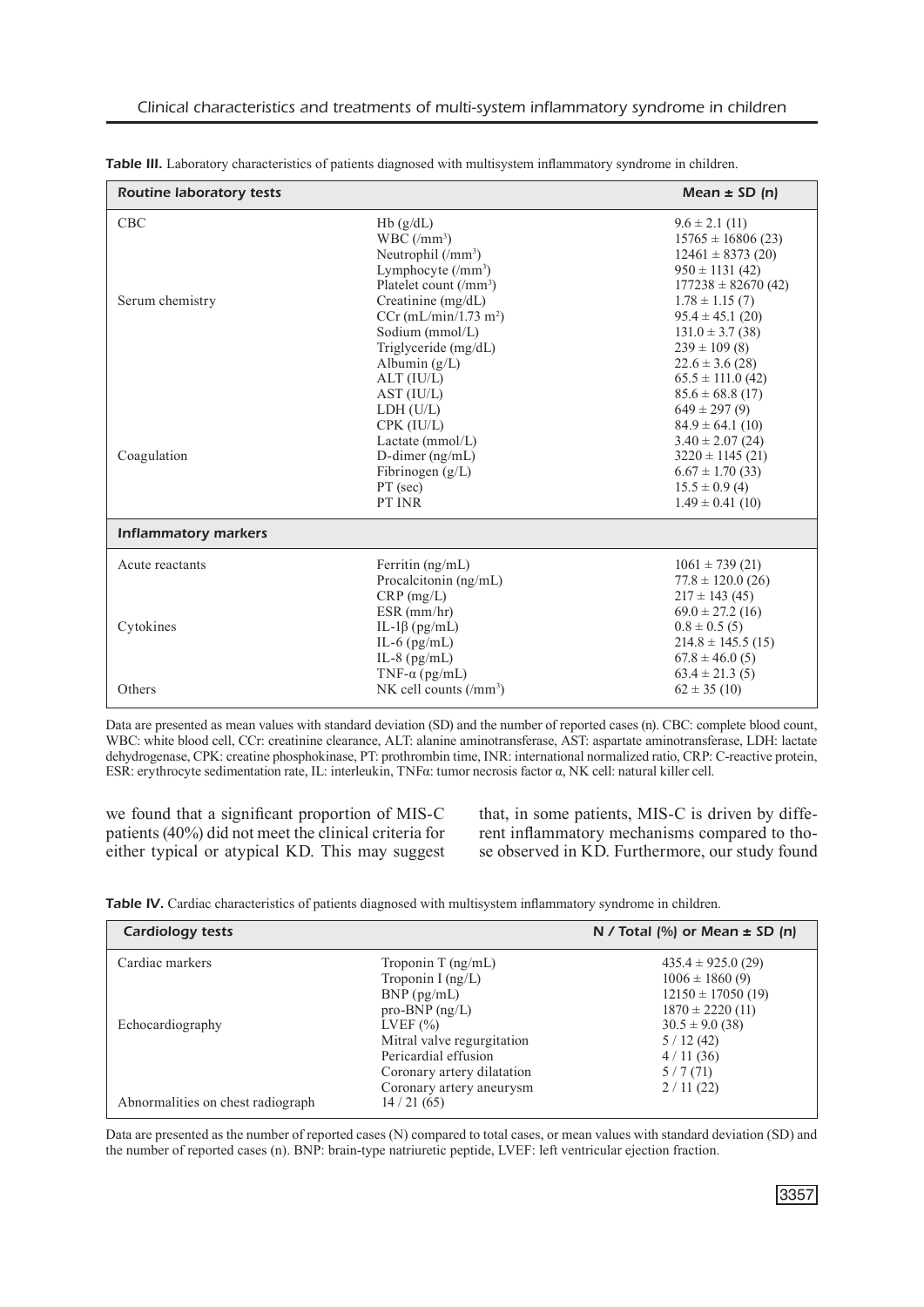| <b>Types of treatment</b>                |                             | N / Total (%) |
|------------------------------------------|-----------------------------|---------------|
| Inotropic agents                         | Total                       | 27/38(71)     |
|                                          | Epinephrine                 | 18/26(69)     |
|                                          | Norepinephrine              | 6/22(27)      |
|                                          | Dobutamine                  | 6/21(29)      |
|                                          | Dopamine                    | 3/3(100)      |
|                                          | Milrinone                   | 13/23(57)     |
| Anti-inflammatory agents                 | Corticosteroids             | 16 / 37 (43)  |
|                                          | <b>IVIG</b>                 | 42/42(100)    |
|                                          | IL-1 antagonist             | 3/22(14)      |
|                                          | IL-6 antagonist             | 4/23(17)      |
|                                          | $TNF-\alpha$ antagonist     | 3/3(100)      |
| Anti-microbial agents                    | Ceftriaxone                 | 4/4(100)      |
|                                          | Cefepime                    | 6/8(75)       |
|                                          | Vancomycin                  | 7/7(100)      |
|                                          | Clindamycin                 | 4/8(50)       |
|                                          | Metronidazole               | 3/3(100)      |
|                                          | Hydroxychloroquine          | 1/1(100)      |
| Anti-thrombotic or anti-coagulant agents | Aspirin                     | 13/13(100)    |
|                                          | Enoxaparin                  | 3/3(100)      |
| Respiratory supports                     | Non-invasive                | 13/26(50)     |
|                                          | Invasive                    | 11/26(42)     |
|                                          | High flow nasal oxygenation | 2/21(10)      |
| <b>Outcomes</b>                          |                             |               |
| Death                                    |                             | 0/45(0)       |
| Survival                                 |                             | 45/45(100)    |

Table V. Treatment types and outcomes of patients diagnosed with multisystem inflammatory syndrome in children.

Data are presented as the number of reported cases (N) compared to total cases. IVIG: intravenous immunoglobulin, IL: interleukin, TNFα: tumor necrosis factor α.

that the majority of patients had gastrointestinal symptoms, as well as overall laboratory abnormalities representing coagulopathy, anemia, and major organ damages such as liver, kidney and heart, all of which are not included in the diagnostic criteria for KD. By including imaging information, we also found that MIS-C can sometimes present with chest abnormalities on X-ray. Previous studies by Hoste et al<sup>23</sup> reported that MIS-C patients meeting the KD criteria had higher rates of lymphopenia, thrombocytopenia, and elevated markers of cardiac injury. Furthermore, those with MIS-C who met the KD criteria had more serious illness overall, with higher rates of shock, coronary dilatation, and aneurysm formation $2<sup>3</sup>$ . Collectively, our study demonstrated that MIS-C is a separate etiological entity from KD and may not respond to the same treatments as KD.

We found that the current treatment for MIS-C involved supportive cardiorespiratory care combined with traditional anti-inflammatory agents that are also commonly used for acute KD, including IVIG, corticosteroids, and aspirin<sup>24</sup>. On the other hand, other targeted agents, such as anakinra, tocilizumab, or infliximab, were rarely used. Our study did not aim to identify which therapies are most effective in MIS-C; however, we did demonstrate that the condition is treated in a non-systematic fashion, which derives primarily from KD treatments. As up to 40% of MIS-C patients presented differently than KD, further investigation is warranted to identify effective therapies for MIS-C.

Findings from the present review should be interpreted in light of its limitations. First, we did not aim to evaluate the effectiveness of therapies on disease prognosis. As such, our study is a small retrospective collection of case series that cannot compare the efficacies of interventions. Second, details regarding the disease prognosis and longterm outcomes were also not reported; for example, duration of hospitalization, risk of relapse, and chronic cardiovascular complications were not searched or reported in this review. Third, the majority of cases were obtained from France, Italy, and the United States, with little emphasis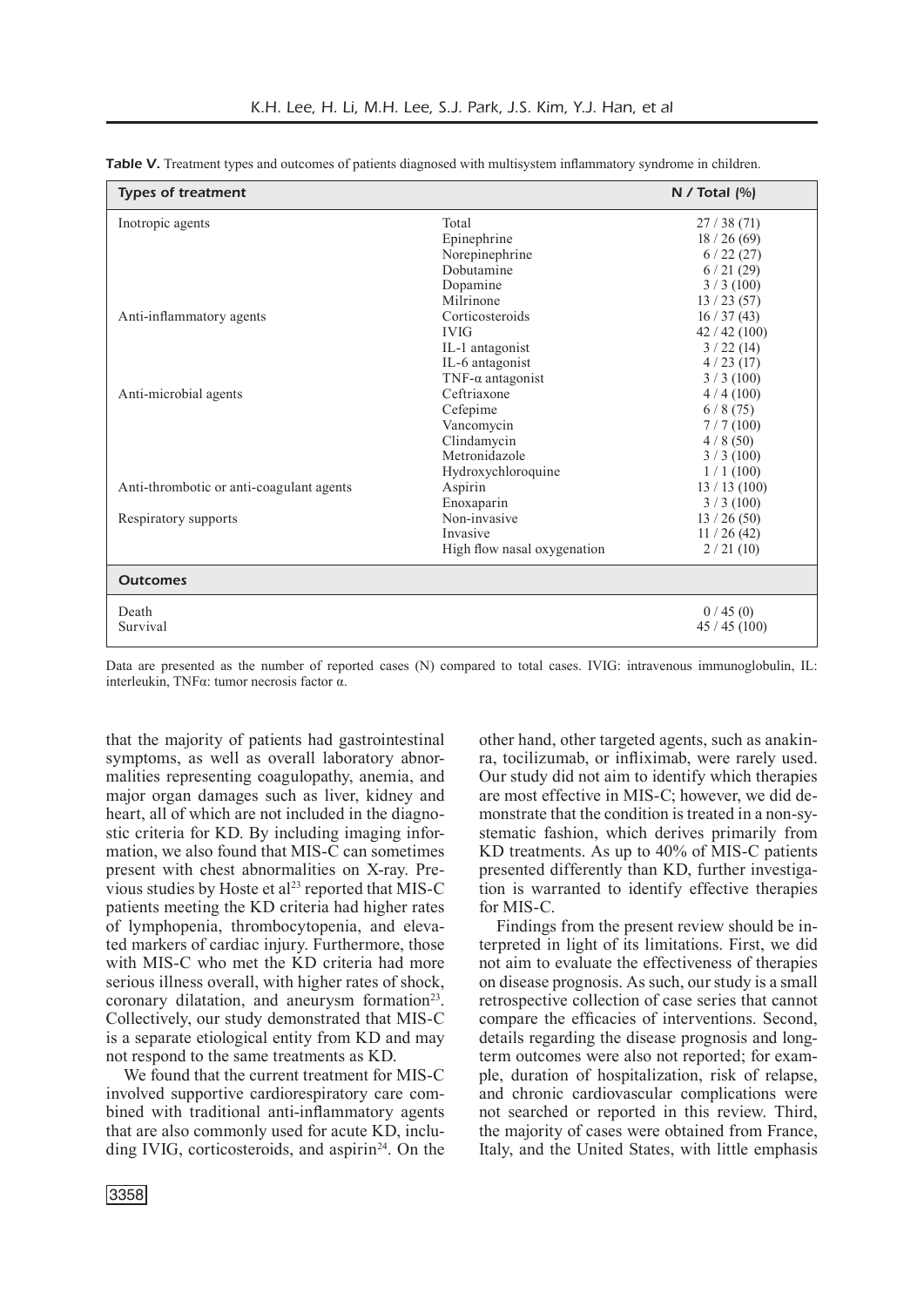on India or East Asian countries. Finally, due to the small sample size, the results of this study should not be interpreted as definitive, but rather as a driving force for further research.

#### **Conclusions**

MIS-C, a serious condition associated with COVID-19 infection, presents with similar clinical features to those of KD, and is often difficult to differentiate from severe COVID-19 itself. However, MIS-C has different characteristics compared to KD or acute COVID-19; and therefore, proper treatment initiation through early diagnosis of MIS-C is recommended. Further investigation is warranted to identify the methods of accurate diagnosis and effective therapies for MIS-C.

#### Conflict of Interest

The Authors declare that they have no conflict of interests.

#### Source of Funding

Neither financial support nor any sort of sponsorship was provided for this study.

#### References

- 1) Kwak JH, Lee SY, Choi J-, Korean Society of Kawasaki Disease. Clinical features, diagnosis, and outcomes of multisystem inflammatory syndrome in children associated with coronavirus disease 2019. Clin Exp Pediatr 2021; 64: 68-75.
- 2) Sood M, Sharma S, Sood I, Sharma K, Kaushik A. Emerging Evidence on Multisystem Inflammatory Syndrome in Children Associated with SARS-CoV-2 Infection: a Systematic Review with Meta-analysis. SN Compr Clin Med 2021; 1-10.
- 3) Ahmed M, Advani S, Moreira A, Zoretic S, Martinez J, Chorath K, Acosta S, Naqvi R, Burmeister-Morton F, Burmeister F, Tarriela A, Petershack M, Evans M, Hoang A, Rajasekaran K, Ahuja S, Moreira A. Multisystem inflammatory syndrome in children: A systematic review. E Clinical Medicine 2020; 26: 100527.
- 4) Belhadjer Z, Méot M, Bajolle F, Khraiche D, Legendre A, Abakka S, Auriau J, Grimaud M, Oualha M, Beghetti M, Wacker J, Ovaert C, Hascoet S, Selegny M, Malekzadeh-Milani S, Maltret A, Bosser G, Giroux N, Bonnemains L, Bordet J, Di Filippo S, Mauran P, Falcon-Eicher S, Thambo JB, Lefort B, Moceri P, Houyel L, Renolleau S, Bonnet D. Acute Heart Failure in Multisystem Inflammatory Syndrome in Children in the Con-

text of Global SARS-CoV-2 Pandemic. Circulation 2020; 142: 429-436.

- 5) Information for Healthcare Providers about Multisystem Inflammatory Syndrome in Children (MIS-C) | CDC. https://www.cdc.gov/mis/ (accessed July 10, 2021).
- 6) Multisystem inflammatory syndrome in children and adolescents with COVID-19. https:// www.who.int/news-room/commentaries/detail/ multisystem-inflammatory-syndrome-in-children-and-adolescents-with-covid-19 (accessed July 10, 2021).
- 7) Feldstein LR, Tenforde MW, Friedman KG, Newhams M, Rose EB, Dapul H, Soma VL, Maddux AB, Mourani PM, Bowens C, Maamari M, Hall MW, Riggs BJ, Giuliano JS Jr, Singh AR, Li S, Kong M, Schuster JE, McLaughlin GE, Schwartz SP, Walker TC, Loftis LL, Hobbs CV, Halasa NB, Doymaz S, Babbitt CJ, Hume JR, Gertz SJ, Irby K, Clouser KN, Cvijanovich NZ, Bradford TT, Smith LS, Heidemann SM, Zackai SP, Wellnitz K, Nofziger RA, Horwitz SM, Carroll RW, Rowan CM, Tarquinio KM, Mack EH, Fitzgerald JC, Coates BM, Jackson AM, Young CC, Son MBF, Patel MM, Newburger JW, Randolph AG. Overcoming COVID-19 Investigators. Characteristics and Outcomes of US Children and Adolescents with Multisystem Inflammatory Syndrome in Children (MIS-C) Compared With Severe Acute COVID-19. JAMA 2021; 325: 1074-1087.
- Kabeerdoss J, Pilania RK, Karkhele R, Kumar TS, Danda D, Singh S. Severe COVID-19, multisystem inflammatory syndrome in children, and Kawasaki disease: immunological mechanisms, clinical manifestations and management. Rheumatol Int 2021; 41: 19-32.
- 9) Yu JJ. Diagnosis of incomplete Kawasaki disease. Korean J Pediatr 2012; 55: 83-87.
- 10) Radia T, Williams N, Agrawal P, Harman K, Weale J, Cook J, Gupta A. Multi-system inflammatory syndrome in children & adolescents (MIS-C): A systematic review of clinical features and presentation. Paediatr Respir Rev 2021; 38: 51-57.
- 11) Jones VG, Mills M, Suarez D, Hogan CA, Yeh D, Segal JB, Nguyen EL, Barsh GR, Maskatia S, Mathew R. COVID-19 and Kawasaki Disease: Novel Virus and Novel Case. Hosp Pediatr 2020; 10: 537-540.
- 12) Rauf A, Vijayan A, John ST, Krishnan R, Latheef A. Multisystem Inflammatory Syndrome with Features of Atypical Kawasaki Disease during COVID-19 Pandemic. Indian J Pediatr 2020; 87: 745-747.
- 13) Verdoni L, Mazza A, Gervasoni A, Martelli L, Ruggeri M, Ciuffreda M, Bonanomi E, D'Antiga L. An outbreak of severe Kawasaki-like disease at the Italian epicentre of the SARS-CoV-2 epidemic: an observational cohort study. Lancet 2020; 395: 1771-1778.
- 14) Chiotos K, Bassiri H, Behrens EM, Blatz AM, Chang J, Diorio C, Fitzgerald JC, Topjian A, John ARO. Multisystem Inflammatory Syndrome